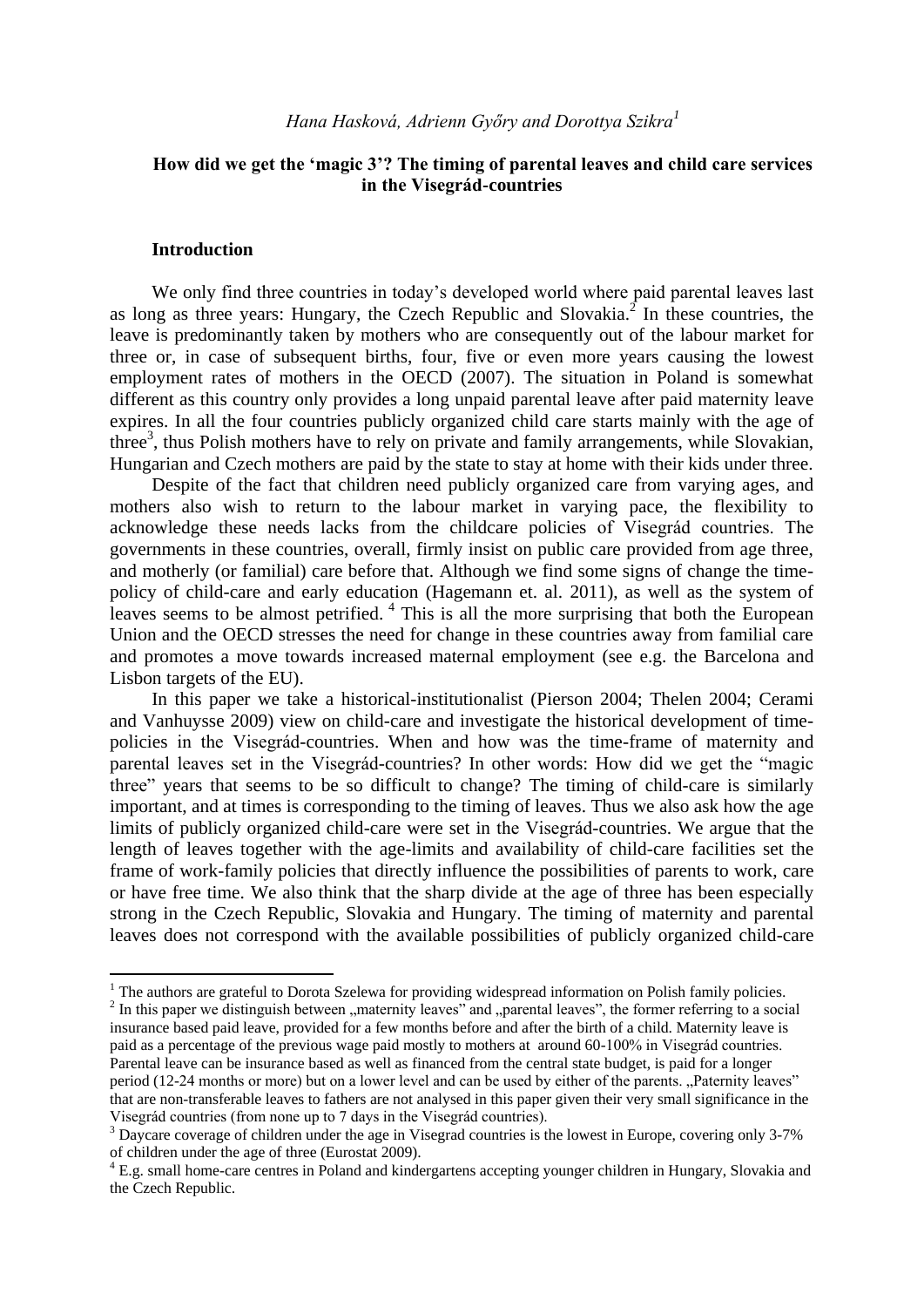facilities especially in Poland, but there is a significant gap between paid maternity and parental leaves and publicly organized care in the former countries of Czechoslovakia as well. This gap is covered by private arrangements in higher income families, whereas in poor households, where buying care is not an option, mothers' unpaid work and unemployment is the "solution" causing long-term negative effects. We hereby take the timing of child care services and leaves as the focus of our investigation by country to country followed by a comparative discussion of the four countries.

### **The Czech Republic**

Most of today's Czech Republic was part of the Habsburg Monarchy and later (from its formation in 1967) the Austro-Hungarian Empire's Austrian territory and thus followed Austrian legislation for decades. This way, paid maternity leave, as part of the first Bismarckian sickness insurance legislation was introduced as early as 1888. This legislation provided several weeks of paid leave and also medical assistance for factory workers. Agricultural workers were left out of the sickness insurance schemethough. The first childcare facilities were set up in Prague. In documents from as early as the 1850s, we find rules for a facility (vychovatelna) in Prague in which they indicate that it is serving 2-5 year-old children. In 1869 rules for the first kindergarten (mateřská škola) in Prague were set, which repeat the age limit between 2-5 years. In the same period, different facilities opened under different names, connected to, besides other reasons, the German-Czech language fight and also the nationalist fight for the possibility to educate children (e.g. mateřská škola, Kindergarten, dětská zahrádka, opatrovna). Only a few years later, in the decree from 1872 (no. 4711), it is indicated that children should be in kindergartens from the started fourth year of life untill completed sixth year of life. In the same law nurseries are for children up to the age of 3 and also that children who did not start fourth year of life are forbidden to enter kindergartens. Another type of childcare facilities for children of mainly employed parents is named in the decree (opatrovna) – these were for children from the age of 3. Even after the formation of Czechoslovakia in 1918, proposals to regulate kindergarten set the age-limit to be ended third year of child´s life, above which children would be eligible.

In the new communist regime, the "magic three" was firmly established: In the act from 1948 (Act No. 95/1948 Coll.) it is indicated that kindergartens are for 3-6 year-old children. Nurseries were regulated in 1951-1952 (Act No. 103/1951 Coll. and Act No. 24/1952 Coll.where it is stated that they are "especially for children from 3 months up to 3 years". This happened – similarly to the other state-socialist countries – alongside with the transfer of nurseries to the Ministry of Health, while kindergartens to the Ministry of Education. The core Education Act of 1960 tried to break with this path: nurseries also qualified as "preschools" and a new type of joint institution of "kindergarten-nurseries" was set up under the Ministry of Education. However, the supervision of nurseries even in these joint institutions remained with the Ministry of Health, making the administration of these newly established institutions extremely complicated. Thus the efforts to create such unified facilities failed, i.e. the number of these facilities remained always very small and they were cancelled at the beginning of the 1990s(Hašková 2011: 393-394). Thus the main pattern remained that education-oriented kindergarten *de jure* served children above, while health-oriented nurseries, below the age of three. In practice, however, there were also some 2 year-old kids registered in kindergartens and there were some 3 year-old kids attending nurseries – it reflected the local situation and the months in which the children were born.

Meanwhile, the length of maternity leave was extended from 18 to 22 (1964), and later to 26 weeks (1968) and 28 weeks (1987). In the 1960s the system of lengthy maternal (and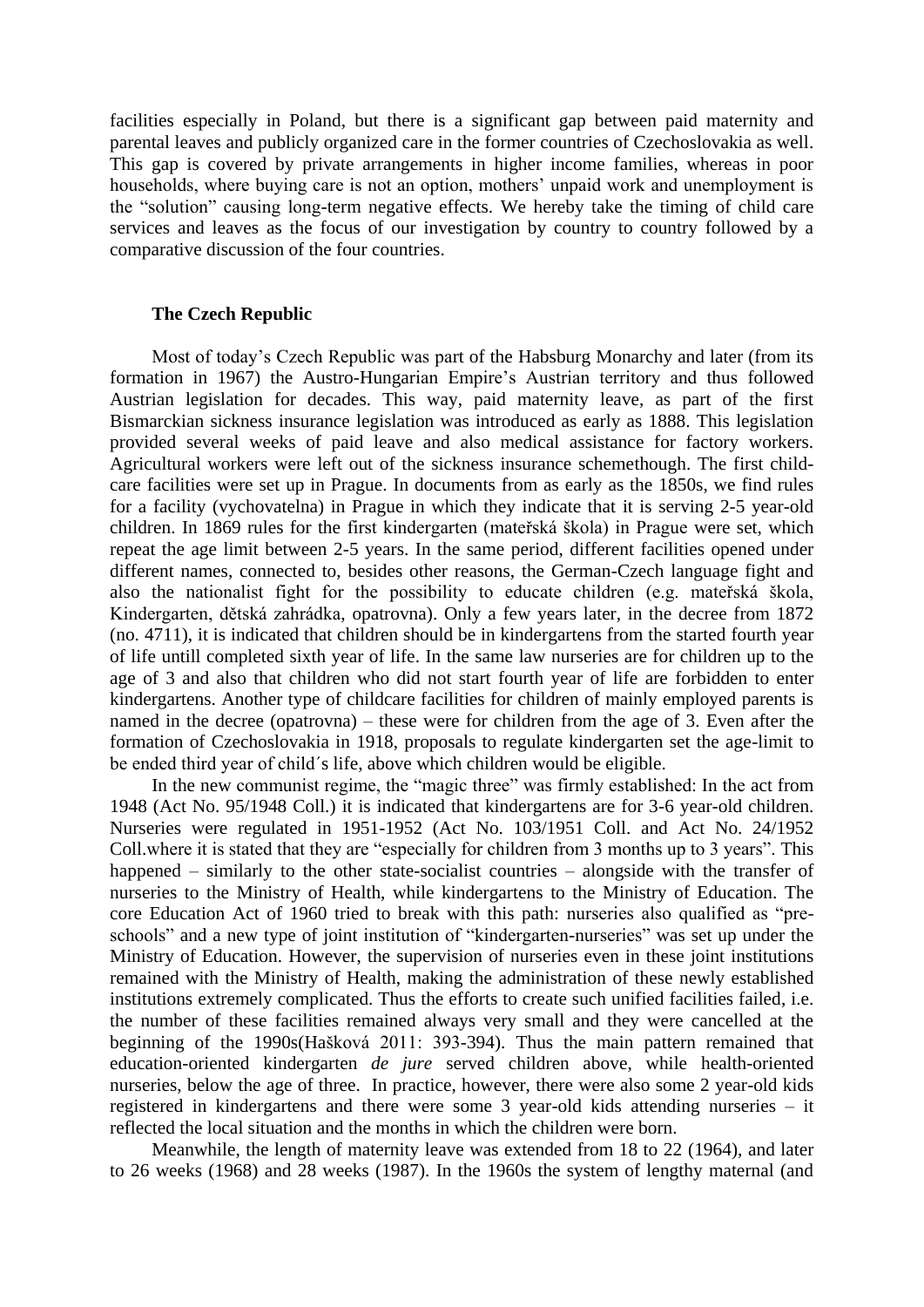later parental) leaves was also introduced: First, an unpaid extended maternity leave was introduced in 1964 until the first birthday of the child, extended until the second birthday in 1970. Within the latter legislation a payment (allowance) was granted until the first year of the child – but only for mothers with at least two dependent children. It provided for approximately 26-62 per cent of the average gross monthly wage depending on the number of children. The paid parental leave was soon extended to two years (1971) and it was further extended during the last years of state-socialism so that all mothers could use a three-yearlong leave in 1989. One year later the parental allowance covered already all three years of the leave in case of all mothers on the leave without regard to the number of their children. Similarly to what happened in Hungary, during the transformation crisis of the early-mid 1990s the parental allowance was further extended, reaching the record-length of four years in 1995. Similarly to the introduction of early retirement, the lengthy parental allowance was used as a buffer against sudden increase in female unemployment. While the long parental allowance indeed brought some income to mothers who would found themselves otherwise unemployed during the turbulent times of the transformation, at the end of the 1990s it was indisputably clear that the long time these mothers spent out of the labor market contributed to their further marginalization on the labor market. While no radical step against this pattern was taken, the system was made somewhat more flexible in the last years. From 2008, Parents (still overwhelmingly mothers) can choose between a higher-level payment for two or a lower payment for three or four years and since 2004 they can earn unlimited income while taking the parental allowance. Moreover, since 2012, they can even use public childcare facilities while taking the parental allowance, but only when their child reaches the age of two. Since there are almost no public childcare facilities for children younger than three years of age, these "flexibility" changes cannot be utilized by most of the parents. In fact only wealthy parents who are able to hire a private nanny can fully utilize the new options.

Alongside with the extension of parental allowance the provision of public facilities for children under the age of three has collapsed during the 1990s. While there were almost 20% of children under the age of three in nurseries at the end of the 1980s (Bulíř 1990), there were only 45 nurseries in 2010 that covered much less than one percent of children under the age of three (Institute of Health Information and Statistics of the Czech Republic 2011). Some parents try to solve the lack of nurseries by sending their children younger than three into kindergartens that may accept them if they have vacancies. However, since the number of declined applications to kindergartens climbed up to almost 50.000 in 2011, the percentage of children under the age of three attending any type of formal care remains very low in the country, at about  $3\%$  (Eurostat 2010).<sup>5</sup>

We might argue that the system of nurseries were in a somewhat unstable position since the 1960s. They were ranked as "pre-schools", thus in connection to the Ministry of Education, but controlled by the Ministry of Health. Consequently, after 1989, when new laws on education and healthcare were to be prepared, the Ministry of Education quickly left out nurseries out of "preschools" and cancelled the hybrid institution of nursery-kindergarten. However, the Ministry of Health has not wanted any expenditure on nurseries since they do not provide healthcare but childcare. Moreover, more than a quarter of nurseries were

1

<sup>&</sup>lt;sup>5</sup> In 2011 more than a quarter of two years old children were registered in kindergartens (Institute for Information on Education 2011) although not all of them attended them. Many kindergartens allow parents to register their child in September or January but if the child turns three only in e.g. November, the child is allowed to attend the kindergarten only from the age of three, i.e. from November. This practice is confirmed also by a survey among kindergartens by Nešporová et al. (2009) that showed that representatives of two thirds of kindergartens declared that they allow children younger than three to register but out of them 40% also declared that they apply a criteria that a child may start attending the kindergarten only when it reaches the age of three.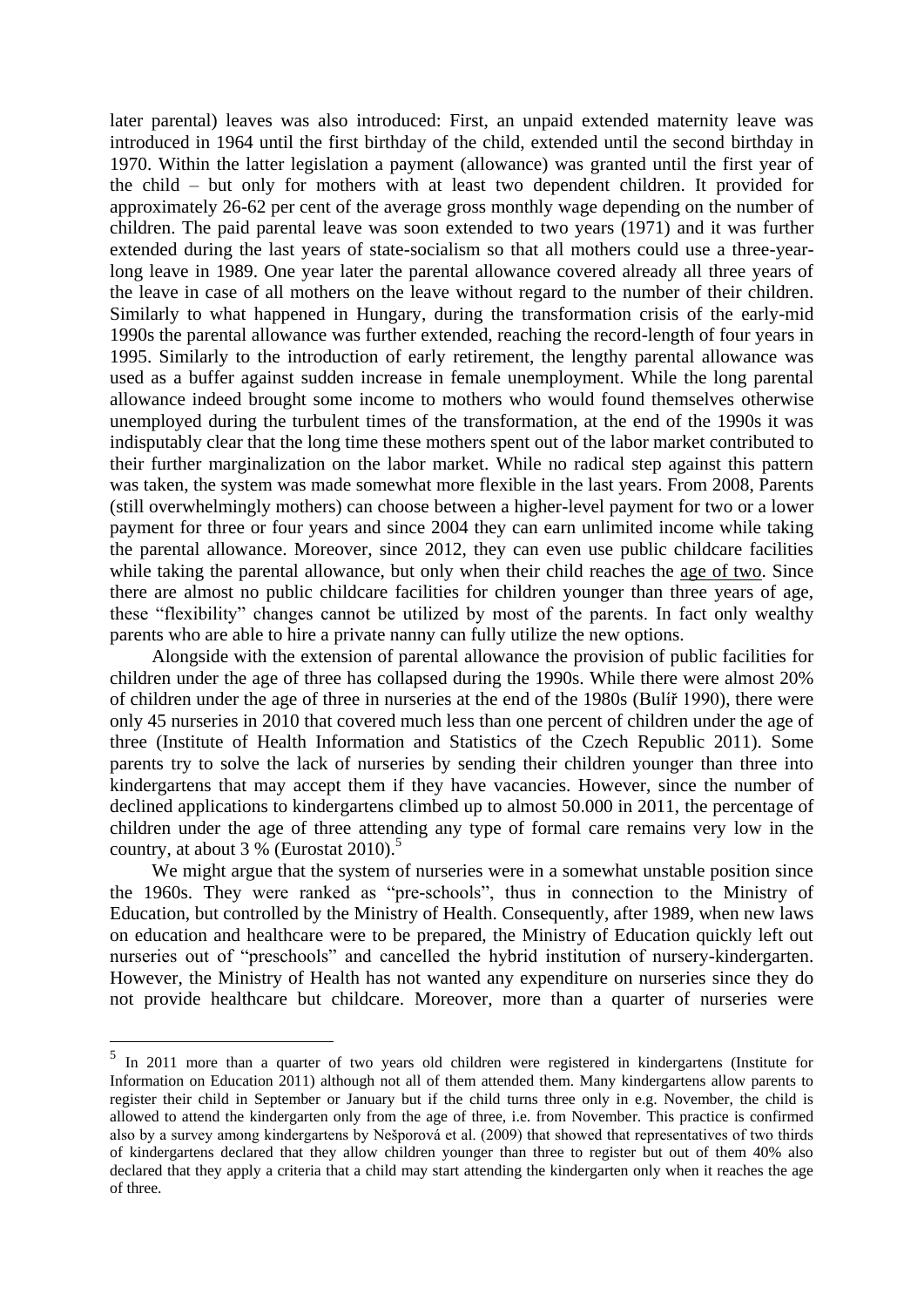established by factories and cooperative farms that stopped their operation or at least very quickly reduced their employee welfare programs, such as provision of childcare facilities, after 1989. The lack of unified administration and rather large percentage of nurseries established by large companies that had to be restructured after 1989 might have contributed to the quick dissolution of the system of nurseries in the country.

However, this is just a part of the story. The three-year long paid parental leave and the four-year long parental allowance gave incentives to mothers to stay at home up to their child´s age of three or even four, especially when the company they worked for closed down or went through a significant restructuring and they had no workplace to return.

#### **The Slovak Republic**

<u>.</u>

Since Czech and Slovak Republics comprised the same country from 1918–92 (with the exception of the war years 1939–45) and since even before they both belonged to the influence of the Austro-Hungarian Empire, during these years their legislation that regulated childcare was largerly similar. After the Czechoslovakia split, some differences emerged. Shortly after the split, the Czech Republic moved into more gender conservative direction than Slovakia because it significantly decreased the maternity leave benefit to 67% of the mother´s previous daily wage base while increased the length of low flat-rate parental allowance so that parents (usually mothers) can stay at home being paid by the state as much as four years. 6 Since parental leave was not extended up to four years in the Czech Republic, mothers who stayed at home taking the parental allowance for four years lost their right to return back to their workplace. The idea that a three-year-old child (in contrast to two-yearold child) needs some education and interactions with other children probably led to the fact that a full-time parent who received the parental allowance in the fourth year was allowed to use childcare facility for its three-year-old child on a part-time basis (four hours a day). In Slovakia, parental allowance was not extended from three to four years but it paid relatively more than in the Czech Republic. While it paid monthly 1.1-fold of minimum living expenses of an adult person in the Czech Republic, it paid monthy 1.65-fold of minimum living expenses of an adult person in Slovakia. Consequently, Czech mothers gained longer time to stay at home with their children in mid-1990s but they received relatively lower monthly income than Slovak mothers.

The most important difference between the Czech and Slovak childcare legislation happened in the new millennium though. In 2007 the Czech Republic increased the parental allowance to nearly double the level by increasing it to 40 % of average wage in public sector, making its parental allowance much more generous than in Slovakia, but still not generous enough to encourage fathers to share in taking leaves. Thus, it rather encouradged mothers to take it. On the contrary, in 2008, Slovakia introduced childcare allowance for working or studying parents whose children younger than three attend childcare facility, nanny etc., Czech Republic has not yet introduced any special payment for working parents with a child younger than three, explicitly because its National family policy plan declares that the Czech Republic would prefer childcare provided by parents when it comes to children younger than three.

Similarly to Slovakia, the Czech Republic allowed the parent on parental leave to gain unlimited amount of money and made the leave more flexible but once again, Slovakian parental leave became much more flexible – it allows parents to interrupt parental leave and use it for a maximum of three years until the child´s age of five.

<sup>&</sup>lt;sup>6</sup> However, in 2008, the Czech Republic increased the maternity leave benefit up to 69% (and later up to 70%) of mother´s previous daily wage base while Slovakia decreased it in 2003 to 55% and then increased it to 60% in 2011.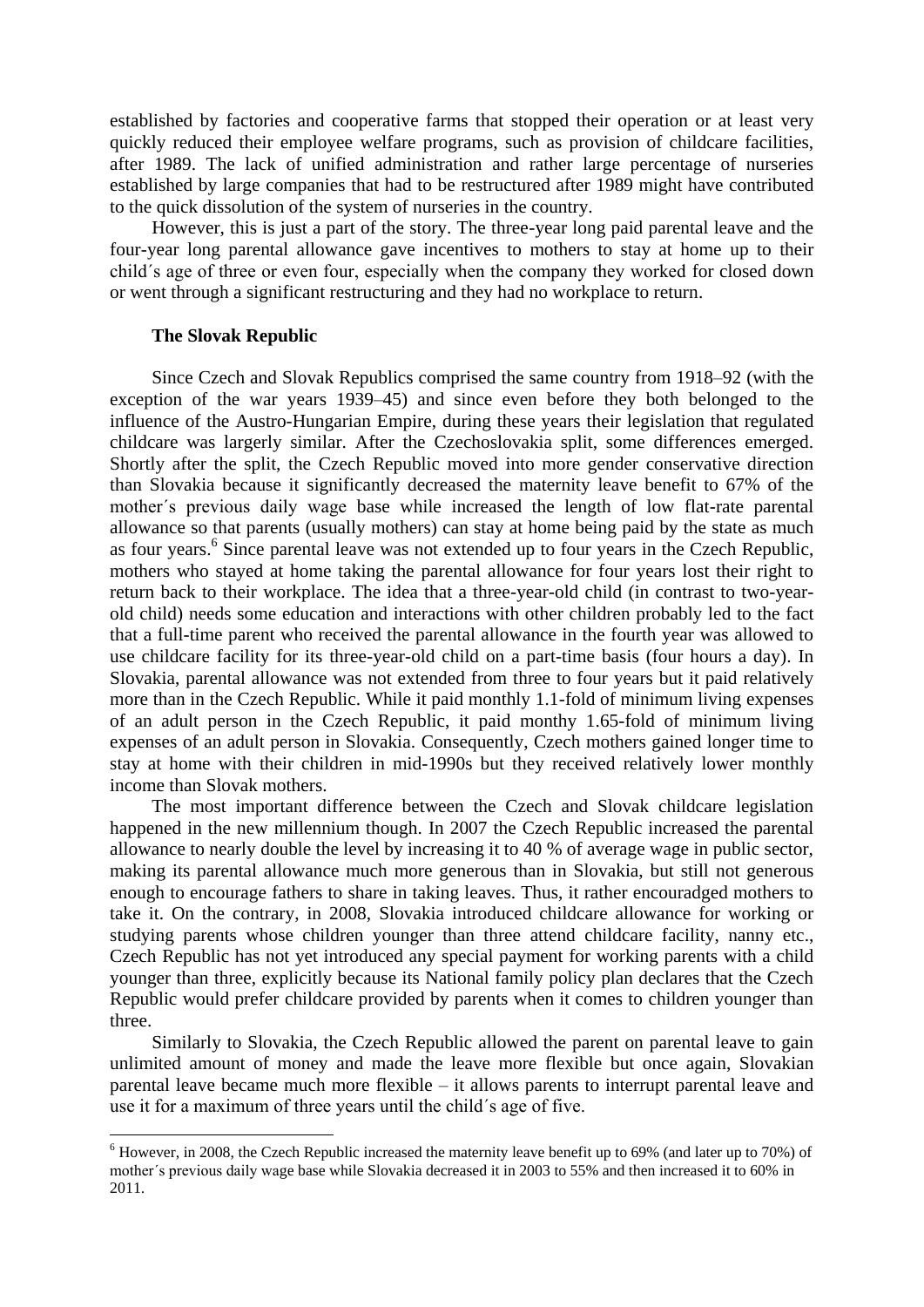When it comes to the decline in nurseries and the percentage of children under the age of three registered in kindegartens, the situation is similar to the Czech Republic in Slovakia. Slovakia was only few years quicker in leaving nurseries out of the facilities under the Ministry of Health. As Daniel Gerbery wrote in his chapter in Manka goes to work: "Nurseries were removed from the list of health care facilities and they have not been included into any other system. This state has persisted up to this day. As result, nurseries are not part of the healthcare system, nor the educational (or welfare) system. The main responsibility for their establishment and maintenance lies with the local municipalities. As there is no central government body responsible for nurseries, there is no general regulatory framework which would specify and regularly update basic curriculum requirements and standards in this area. During the last two decades no organisation was established which would set up standards on a regular basis in order to respond to the changing social end educational environment. This situation has further negative implications. The data on nurseries (their numbers, regional distribution, basic parameters) are not collected at the central level and thus monitoring of their performance and quality is very limited." (Gerbery 2011:111).

### **Hungary**

The beginnings of social insurance and cash benefits for families date back to the late 19<sup>th</sup> century Austro-Hungarian Empire. Following the adoption of Bismarckian social insurance system in 1891 insured female workers got eligible for maternity leaves and benefits, which was in 1927 set at the length of 12 weeks with a compensation corresponding to the 100% of the previous wage and additional 12 weeks of "breastfeeding leave" (Szikra, 2011). (The 24 week-long maternity leave has been kept until recently. )

In 1912 family allowances were introduced for civil servants and their families, which were only later extended to industrial workers (1939) and agricultural workers (mid 1940s) as well (Szikra, 2011).

As an other element of family support, childcare institutions were established relatively soon, especially on a Central European average. The first nursery (bölcsőde) started its functioning in 1852 in Pest devoted to care of infants from the age of 14 days to 2 years (Bölcsődék története). The first kindergarten (óvoda) were established as early as 1828 and were intended for children between the age of 2 and 6. Regulations governing kindergarten services were set in 1891 altering the eligibility to children above 3 years. Furthermore, this act, which closely followed the first social insurance legislation, made the establishment of childcare facilities compulsory for communities counting more than 40 children in need for care during the day *(1891. évi XV. tv. A kisdedóvásról).* The services were restricted to care and had not concerned education. Public kindergarten, set up according to the new legislation, intended to serve children of factory workers. In 1938 1 100 kindergartens functioned throughout the country reaching 26% of children of the above indicated age cohort. In sharp contrast to it, only 37 nurseries with altogether 1070 attendees were maintained accessible exclusively to urban population primarily in Budapest (Tokaji, 2012).

The involvement of women in the labour market was more and more required as well as wide-reaching "population-regulation" measures were launched in the early 1950s, following the communist take-over. This was reflected in the strengthened accent on the need to set up nurseries, too. In 1950 a government decree prescribed funding of "small crèches" ("mininurseries") for factories employing more than 250 persons. Amendments of the labour code also prompted use of childcare services as after the expiration of the 12 week long maternity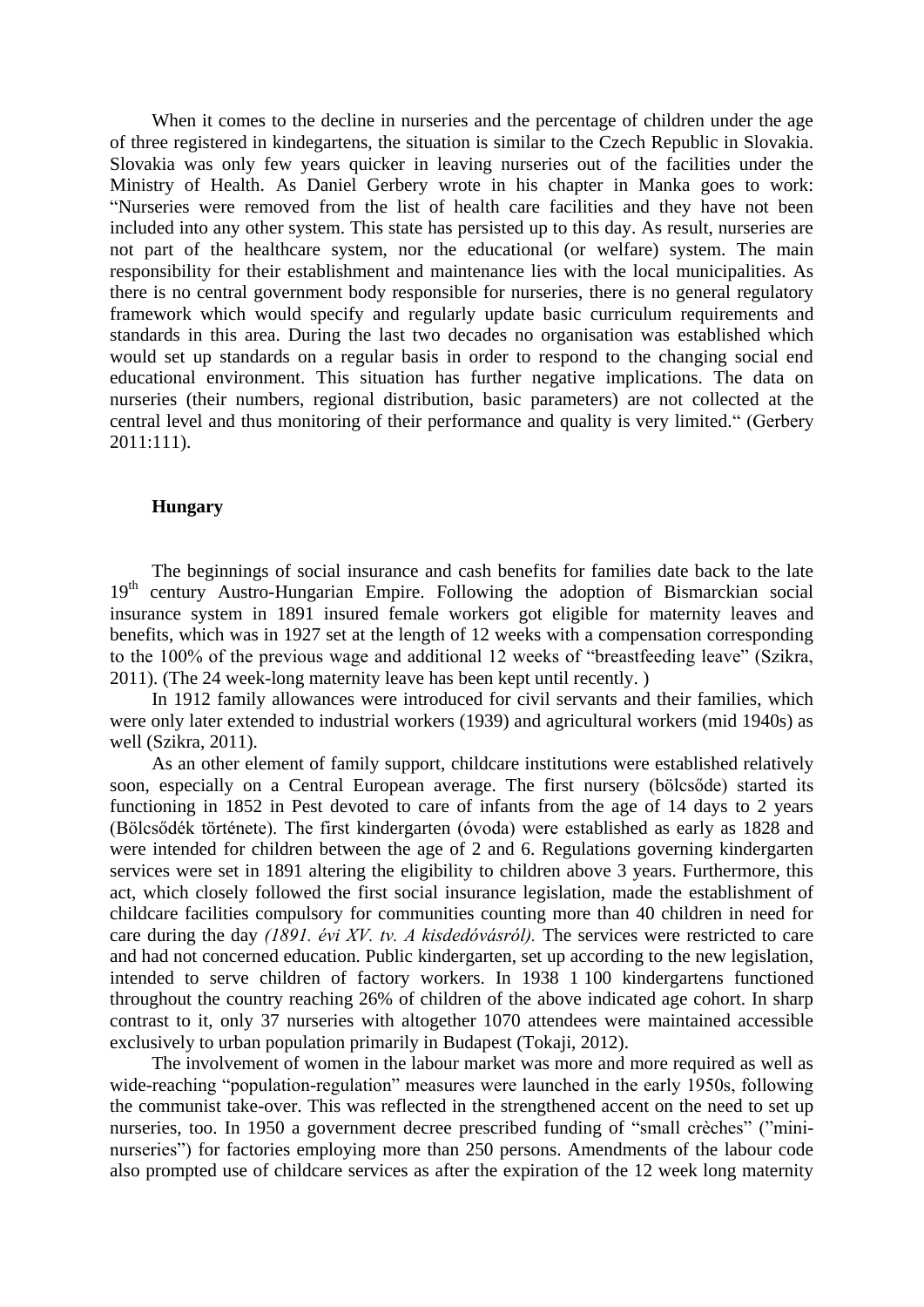leave mothers got eligible for the additional 12 weeks of unpaid leave only if nurseries were not available (Inglot et al., 2011). In the upcoming years the government intended to double the number of nurseries and reach 6% coverage, which was fulfilled only in the early 1960s. For the same purposes eligibility to kindergarten was changed. Accordingly two and a half years old children could be admitted, if both parents were employed (*Act No. 3 of 1953 on protection of children)*.

In nurseries the number of attendees increased from year to year except for a small-scale recession following the introduction of a new flat-rate parental leave in 1967, the so called "gyermeknevelési segély", GYES (Tokaji, 2012). The leave was intended to facilitate increase in fertility rates and responded to the changed demands of the labour market. The allowance reached approximately the level of 30% of the previous salary and mothers were eligible to it until the child's third birthday. However the expectations had not come true as fertility rates started to drop in the early 1970s. As a response childcare benefits were universalized for all and the amount of all cash benefits including maternity allowances and birth grants were increased (Inglot et al., 2011).

In 1982 a new regulation was adopted allowing mothers to get employed if the child reaches the age of one and a half. The mothers' activity was limited at four hours per day. This opportunity generated higher demand for day-care services. In 1983 the coverage reached its peak – 15.7% of children in the age cohort used these services (Inglot et al., 2011).

While political elites were highly pre-occupied with the need to increase fertility via various types of cash transfers, development and modernization of childcare services was not a priority. In order to facilitate the childbearing of women with higher qualification a new insurance-base parental leave was introduced in 1985 (gyermeknevelési díj, GYED) offering more generous benefits in comparison to the flat-rate allowance, for one year after the child's birth. Its length was soon – in 1986 – increased to two years (Inglot et al., 2011). In the second half of 1980s there was a considerable decline observable in use of childcare services.

The negative tendency intensified after the fall of the regime. In the 1990s the relatively generous, long-term parental leave system was kept and firmly fixed in the wider welfare system. It served to moderate the impacts of multi-dimensional recession as well as to keep mothers out of the growing group of unemployed. During the transformation period several changes were adopted varying the types of parental leaves and the amount of entitlements related to them. None of these measures supported work-care reconciliation purposes. On contrary, it enhanced maternal care in the first three years. Therefore the relatively welldeveloped network of nurseries shrank in terms of number of institutions and thus availability. Moreover it further sharpened the differences between the services provided under and above the age of three. Due to the low birth rates the coverage of nurseries remained around 10% in the early 2000s, while in kindergartens' coverage almost reached 90% (Transmonee, 2012).

The need to develop and propose new alternatives in childcare services was acknowledged in the early 2000s. In 2002 so called family day-care centers were introduced (Government Decree No. 259 of 2002). The centers function as mini-nurseries intended for children from the age of 20 weeks to 14 years. In the family day-care centers a trained adult person may take care of 5 children, in the presence of an assistant two more children can be admitted. As part of plans to increase the number of nurseries, municipalities with more than 10 000 inhabitants became obliged to ensure nursery services in 2005 (Inglot et al., 2011). However, many of the localities are not able to finance such a service as the central state only covers part of the costs. Later on, in 2008 a possible solution was initiated for smaller municipalities as well in form of unified kindergarten-nurseries (Act No. 31 of 2008). In case there are free capacities in municipal kindergartens kindergarten-nurseries can be created, where age limit is decreased to two years.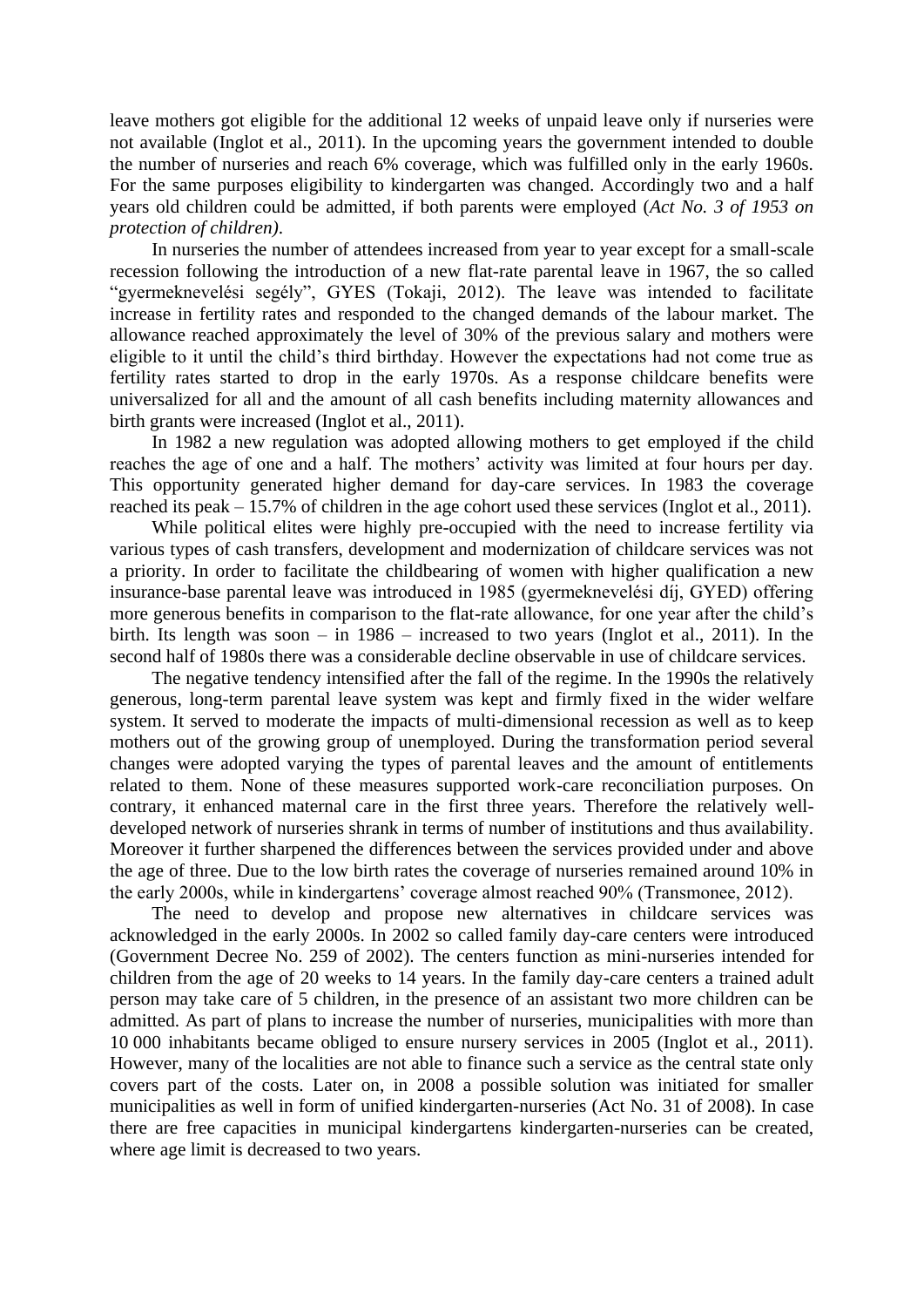The length of both insurance-based and flat-rate parental leaves were reduced to two years in 2009. However, due to the change in government in 2010, the three-year long flatrate parental leave was reintroduced in 2010. According to the recent regulation mothers receiving flat-rate benefit are allowed to work 30 hours per week, but limited access to childcare services puts a burden on mothers willing to return to the labour market.

#### **Poland**

Poland clearly belongs to the countries where kindergarten serve educating functions, just like in the other Central and Eastern European countries (Hagemann et al. 2011). It is also true that kindergarten operate from the age of three, and the stress has been on preparation to school. However, Poland is different from the other Visegrád-countries in that all-day school and kindergarten system have not developed as much as other state socialist countries. Afternoon care at schools is still not considered as part of the public school system, and allday kindergarten coverage lags behind Hungary and the former Czechoslovakia. And although there has been a long parental leave lasting since 1968 it has never been a paid parental leave, contrary to the other three countries. This way it has never become so widespread, and has also not served as much the "channelling" of female unemployment as there.

The first act on welfare, including social insurance legislation, was accepted very soon after the unification of Poland. According to the 1923 legislation includes a broad statement whereby the Ministry of Welfare takes responsibility of "infants and youth" no age limit is set for younger children. A more specific legislation was issued next year on Youth and Female Labour, which indicates that every employer with more than 100 female workers needs to settle down a crèche "for infants". The precise age of the children is not given, but based on the administrative literature, crèches were infants under 18 months (Szelewa 2010). The first time where an official division is made between crèches and kindergarten came relatively late (compared to e.g. Hungarian legislation in the  $1890<sup>th</sup>$ ), in 1935, when "social crèches" are explicitly mentioned, meaning "factory-run crèches", and the age limits are defied "for infants younger than 12-18 months". The so called "mixed" crèches were more like the "crèches" mentioned in the other Visegrád-countries' legislation as these are "for children under 3". The age group of children between 18 months to 3 years olds are specifically mentioned here, often cared for in special divisions of kindergartens or crèches for infants. In the same legislation kindergarten are defined as institutions for children between 3 and 7 years of age (Bogdanowicz 1935; Szelewa 2010) While there is a similarity here, Poland also establishing kindergarten for the 3+ age group, there seems to be more flexibility in the system already at this stage, that is not found in the Czech, Slovak and Hungarian institutional setting as children between 18 months and 3 years can be provided care in either nurseries or in kindergarten. It must be noted, however, that institutionalized care for under three years olds in general operated only in very few industrial cities (Szelewa 2010; Inglot et al 2011).

Following the communist take-over, responsibility for care and education of children aged 3 to 18 was moved from the Ministry of Welfare to the Ministry of Education, just like in the other communist states. Again, a similarity with the development elsewhere is that the responsibility for care for children under three was taken over by the Ministry of Health in 1950, including the organisation and development of (all) crèches. According to the 1961 law on the education system kindergarten are to be available for children from the age of 3 till school age, which is the age of 7. After the fall of state-socialism, the 1991 legislation set children's age in kindergarten from 3 to 6 explicitly, with the right for the six year olds to attend "zero classes", which is a pre-school class organized either in kindergarten or in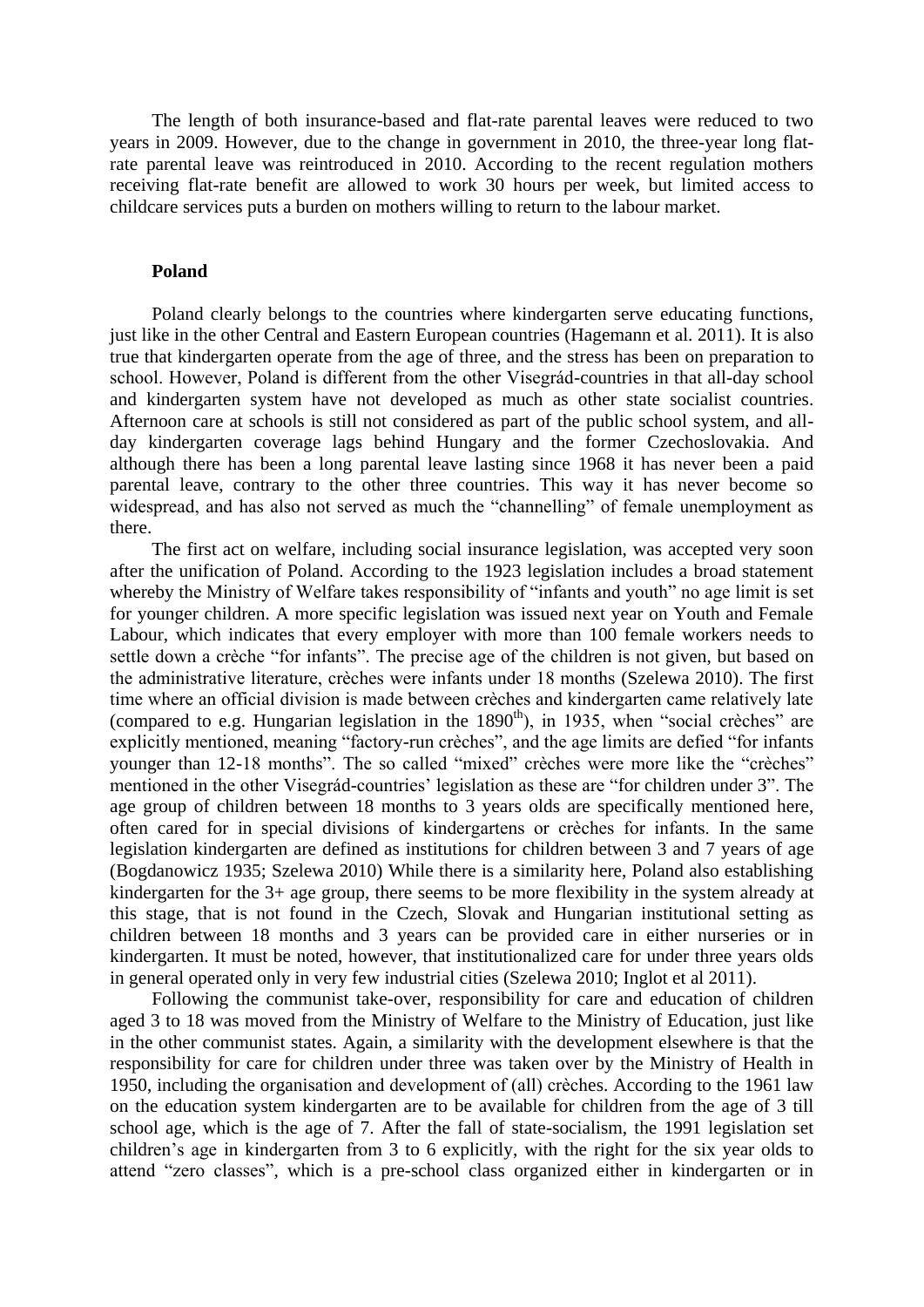schools. More than a decade later, this possibility was made an obligation: The 2003 law introduced the obligation for each 6 year old to complete a "zero-class". Another milestone in the history of child care in Poland was marked by the 2011 law on care over children under 3. The Law was the first one to formalize the already existing public, private and non-profit forms of crèches in Poland: "toddler's clubs", nannies, and municipality crèches have been defined, and quality standards were set for establishing such institutions. What is pathbreaking in this legislation, even if compared with other post-socialist countries, is that for the first time it broke with the idea of a crèche as a health-care institution. According to this law, administration and quality-control of child-care for under-3-year-olds has been moved to the Ministry of Welfare (Inglot et. al. 2011).

Talking about maternity and parental leaves we must note that the Polish social policy was never focused on paid leaves as much as the other Visegrád-countries, and especially Hungary (Szikra and Szelewa 2010). Maternity leave, set at 8 weeks and 100 % of the previous salary of the mother, was introduced in the early 1920s, and became the firmest pillar of the Polish family policy system (Inglot et.al. 2011.) The length of the benefit was increased to 10 weeks in 1924 but replacement rate was cut to 50 % according to the 1933 social insurance legislation. According to the 1946 government-decree replacement rate for the maternity benefit set back to 100% while the leave was extended to 12 weeks in 1948. The early 1970s saw a differentiation and extension of the leave. Such differentiation has been a peculiarity of the Polish system: 16 weeks in the case of the first birth, 18 weeks for every subsequent baby, and 26 weeks in case of the multiple births. Having modified the legislation several times during the 2000s Poland now has the longest maternity leaves among the three countries for two and more children: 20 weeks are provided for one child, 31 weeks for the second child, 33 for the third and 35, 37 for four and five children. Furthermore, fathers can take the leave since 2001, and they have an additional (non-tranferable) paternity leave for a week since 2010. The relatively long maternity leave especially for families with 3+ children somewhat compensate for the relatively weak system of parental leaves. Although Poland, alongside with Hungary, introduced a long childcare leave in 1968, it has been unpaid. The leave, lasting for 12 moths initially, was lengthened to three years in 1972. Women could take the leave if they had 6 months of previous employment. Man, just like in other state-socialist countries, were only allowed to take the leave when it was impossible for a woman to take care of the child.

A childcare allowance was introduced in the politically turbulent year of 1981 (Inglot et al. 2011) but paid only to poor families, as a means-test was attached to it. Fathers were granted the right to share the leave in 1996. Child care institutions are to a large extent private by the  $2010<sup>th</sup>$  and the Polish state has been reluctant to fully finance such institutions. Neither do Polish families receive widespread financial support from the state for their care work. Although the issue of fertility gained importance recently, political will still lacks to prioritize family policy. Polish families bare a larger burden of child-bearing than Czech, Slovak or Hungarian families. Neither are age-limits set so rigidly. The recent reform of early childhood care shows that the flexibility of the system is larger here than in the other Visegrád-countries.

#### **Conclusion**

Child-care and primary education is divided into three major types according to their time politics by Hagemann et. al. (2011). The first is the edu-care model of the Scandinavian countries, where care and education together is provided to children between 1-7 years, with a focus on the child's needs at a certain age. The other two types have a sharp division at a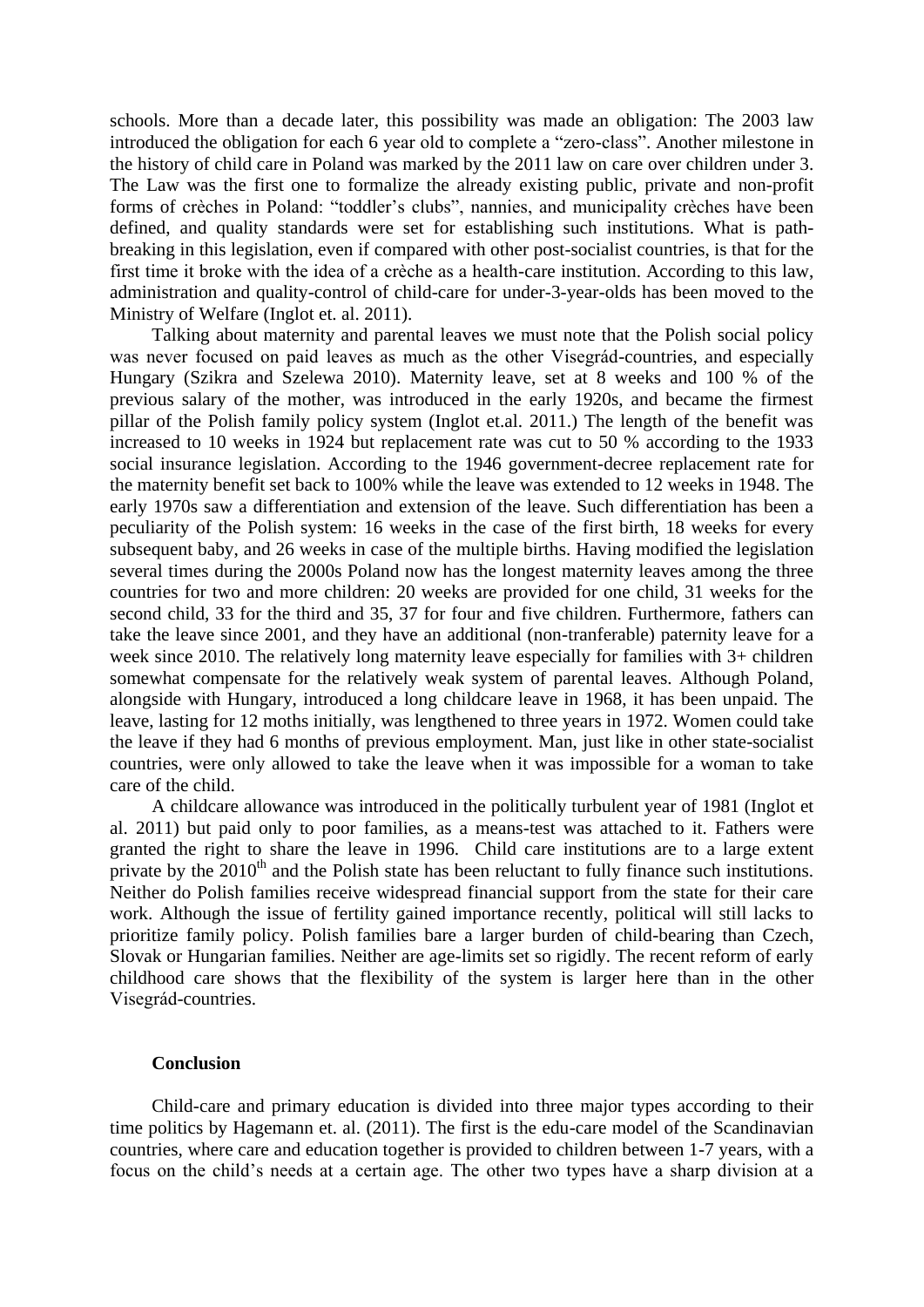certain age, usually 3. Visegrád-countries belong to the second category, which provides allday education and care for children, with a sharp division at the age of 3. Children below the age of three are "cared for", children above that age are "educated". In this paper we argued that in three out of the four Visegrád countries, mothers are encouraged to stay at home with their children by long parental leaves. In these countries the institutional education of children above 3 years of age seems to be particularly important for the state historically. Poland is an exception: Although kindergarten starts at the age of 3, mothers are not provided incentives to stay at home and care for them. Rather, the whole arrangement is left to private arrangements: family members, nannies, private nurseries etc. Our paper has shown that in countries with a strict division of "education" and "care" and an emphases on motherly duties for children below the age of 3, this age limit is very difficult to change. We also found that there is a strong correlation between labour market surplus and the introduction of long paid leaves: This was the case of Hungarian family policies in the late 1960s, and also in the early 1990s in the newly created Czech and Slovak Republic. In Poland, however, policy makers decided to have a higher unemployment rate of women during the 1990s, and did not "push" women out into maternity and parental schemes. A more flexible labour market and child-care scheme has been developed in this country, with more reliance on market forces. In the other three Visegrád-countries the state continues to play a larger role in financing home-based child-care for the under-three year olds in forms of parental leaves, and this situation seems to be difficult to change in a short time.

# References

1. Bogdanowicz, J. 1935. Organizacja i prowadzenie zlobkow Zagadnienia Opieki nad Macierzynstwem, Dziecmi i Mlodzieza w Polsce. B. Krakowski. Warszawa, Polski Komitet Opieki nad Dzieckiem

2. Bölcsődék története [History of Nurseries]. Józsefvárosi Egyesített Bölcsődék, Hungary.

3. Cerami, Alfio and Peter Vanhuysse, eds. 2009. *Post-Communist Pathways: Theorizing Social Policy Transforamtions in Central and Eastern Europe*. Basingstoke, UK/New York: Palgrave/Macmillan.

4. Hagemann, Karen, Jarausch, Konrad and Allemann-Ghionda, Cristina eds. 2011. *Child Care and Primary Education in Post-War Europe.* New York/Oxford: Berghahn Books.

5. Inglot, Tomasz, Szikra, Dorottya and Rat, Cristina. 2012. Reforming Post-Communist Welfare States. Family Policy in Poland, Hungary, and Romania Since 2000. *Problems of Post-Communism*, vol. 59, no. 6, November–December 2012, pp. 27–49.

6. Inglot, Tomasz, Szikra, Dorottya, Rat, Cristina. 2011. Continuity and change in family policies of the new European democracies: A comparison of Poland, Hungary and Romania – Part I. Institutional Legacies and Path Dependence in Family Policies - 1945 TO 2000. NCEEER Working Paper.

7. Pierson, Paul. 2004. *Politics in Time. History, Institutions, and Social Analysis*. Princeton and Oxford: Princeton University Press.

8. Pfau-Effinger, Birgit. 2005. "Culture and Welfare State Policies: Reflections on a Complex Interrelation." *Journal of Social Policy* 1 (January): 3-20.